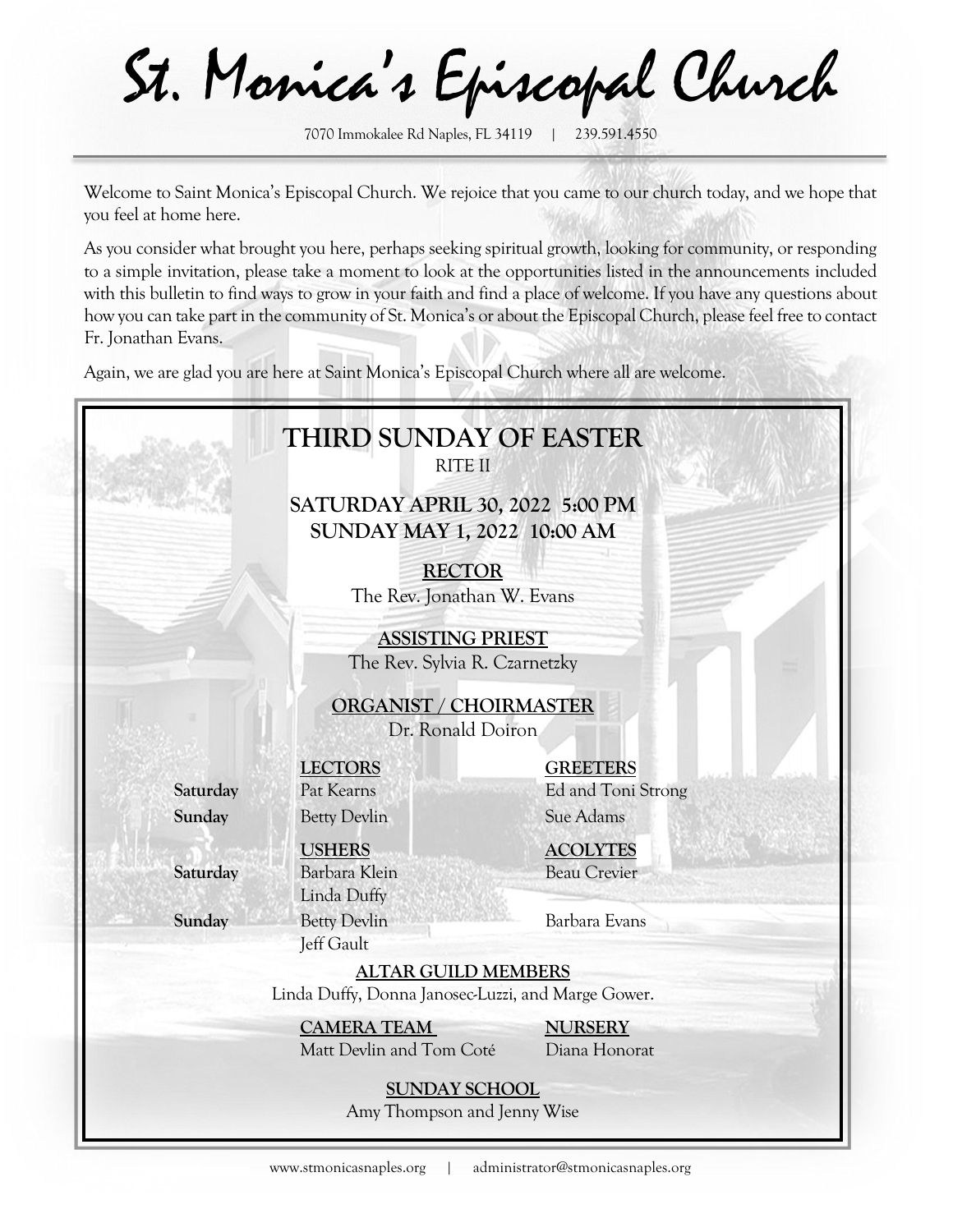**Service begins with the lighting of the candles and the organ voluntary. Please use this time for silent prayer and meditation.**

**Voluntary** *Voluntary in G Major* Georg Friedrich Handel

### **Welcome and Announcements**

*Please stand as you are able*

**Hymn in Procession** *Alleluia, Alleluia! Hearts and Voices Heavenward Raise* **Heaven 191** Hymn 191

### **Opening Acclamation**

Celebrant Alleluia. Christ is risen. **People The Lord is risen indeed. Alleluia.**

### **Gloria** Glory to God in the Highest William Mathias, S - 278

**Glory to God in the highest, and peace to his people on earth. Lord God, heavenly King, almighty God and Father, we worship you, we give you thanks, we praise you for your glory. Lord Jesus Christ, only Son of the Father, Lord God, Lamb of God, you take away the sin of the world: have mercy on us; you are seated at the right hand of the Father: receive our prayer. For you alone are the Holy One, you alone are the Lord, you alone are the Most High, Jesus Christ, with the Holy Spirit, in the glory of God the Father. Amen.**

### **Collect of the Day**

Celebrant The Lord be with you. **People And also with you.** Celebrant Let us pray.

O God, whose blessed Son made himself known to his disciples in the breaking of bread: Open the eyes of our faith, that we may behold him in all his redeeming work; who lives and reigns with you, in the unity of the Holy Spirit, one God, now and for ever. **Amen.**

## **The Word of God**

*Please Be Seated* 

### **The First Lesson**Acts 9:1–20

Saul, still breathing threats and murder against the disciples of the Lord, went to the high priest and asked him for letters to the synagogues at Damascus, so that if he found any who belonged to the Way, men or women, he might bring them bound to Jerusalem. Now as he was going along and approaching Damascus, suddenly a light from heaven flashed around him. He fell to the ground and heard a voice saying to him, "Saul, Saul, why do you persecute me?" He asked, "Who are you, Lord?" The reply came, "I am Jesus, whom you are persecuting. But get up and enter the city, and you will be told what you are to do." The men who were traveling with him stood speechless because they heard the voice but saw no one. Saul got up from the ground, and though his eyes were open, he could see nothing; so they led him by the hand and brought him into Damascus. For three days he was without sight, and neither ate nor drank.

Now there was a disciple in Damascus named Ananias. The Lord said to him in a vision, "Ananias." He answered, "Here I am, Lord." The Lord said to him, "Get up and go to the street called Straight, and at the house of Judas look for a man of Tarsus named Saul. At this moment he is praying, and he has seen in a vision a man named Ananias come in and lay his hands on him so that he might regain his sight." But Ananias answered, "Lord, I have heard from many about this man, how much evil he has done to your saints in Jerusalem; and here he has authority from the chief priests to bind all who invoke your name." But the Lord said to him, "Go, for he is an instrument whom I have chosen to bring my name before Gentiles and kings and before the people of Israel; I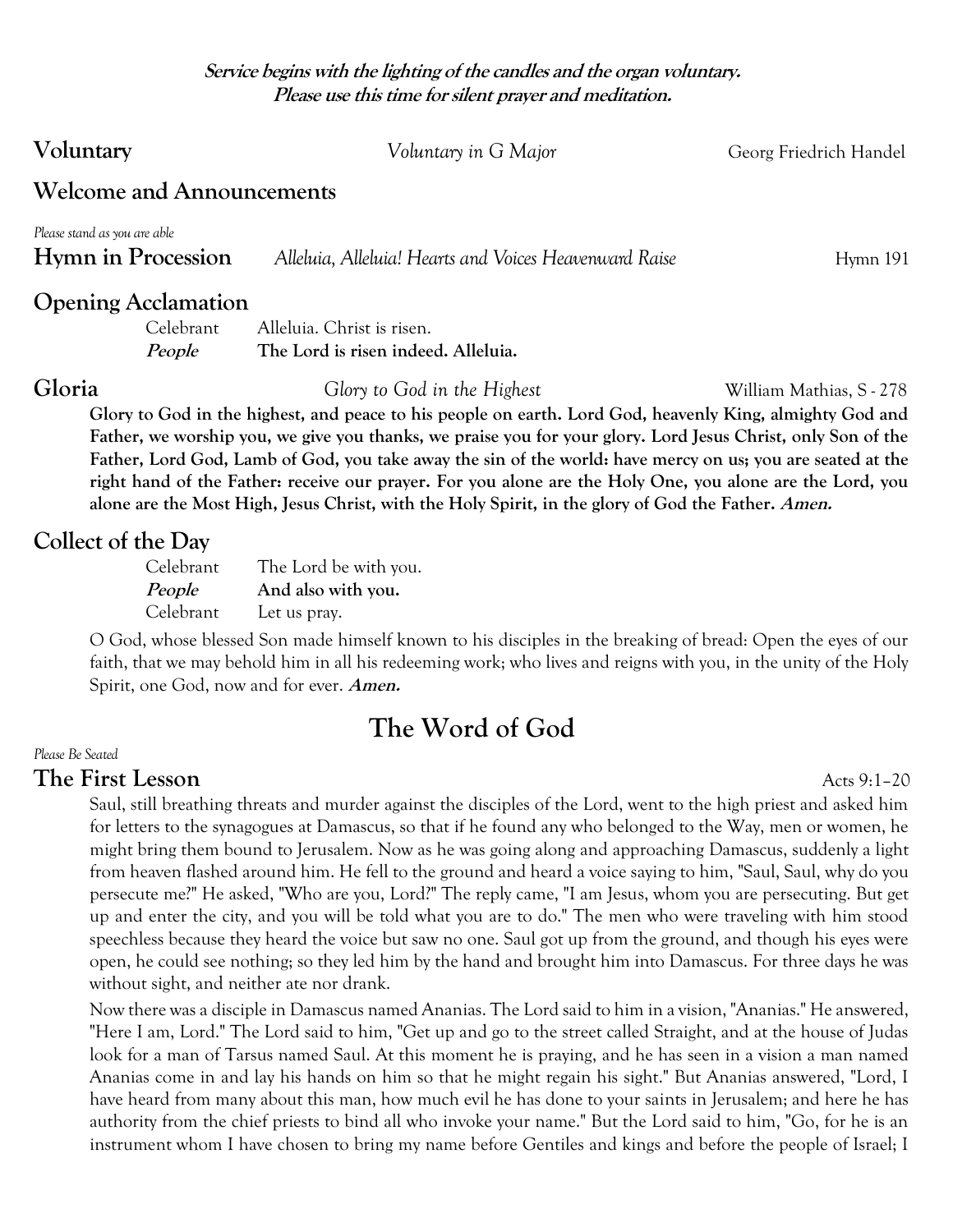myself will show him how much he must suffer for the sake of my name." So Ananias went and entered the house. He laid his hands on Saul and said, "Brother Saul, the Lord Jesus, who appeared to you on your way here, has sent me so that you may regain your sight and be filled with the Holy Spirit." And immediately something like scales fell from his eyes, and his sight was restored. Then he got up and was baptized, and after taking some food, he regained his strength.

For several days he was with the disciples in Damascus, and immediately he began to proclaim Jesus in the synagogues, saying, "He is the Son of God."



### **The** Second Lesson **Revelation 5:11**–14

I looked, and I heard the voice of many angels surrounding the throne and the living creatures and the elders; they numbered myriads of myriads and thousands of thousands, singing with full voice, "Worthy is the Lamb that was slaughtered to receive power and wealth and wisdom and might and honor and glory and blessing!" Then I heard every creature in heaven and on earth and under the earth and in the sea, and all that is in them, singing, "To the one seated on the throne and to the Lamb be blessing and honor and glory and might forever and ever! And the four living creatures said, "Amen!" And the elders fell down and worshiped.

| Reader | The Word of the Lord. |
|--------|-----------------------|
| People | Thanks be to God.     |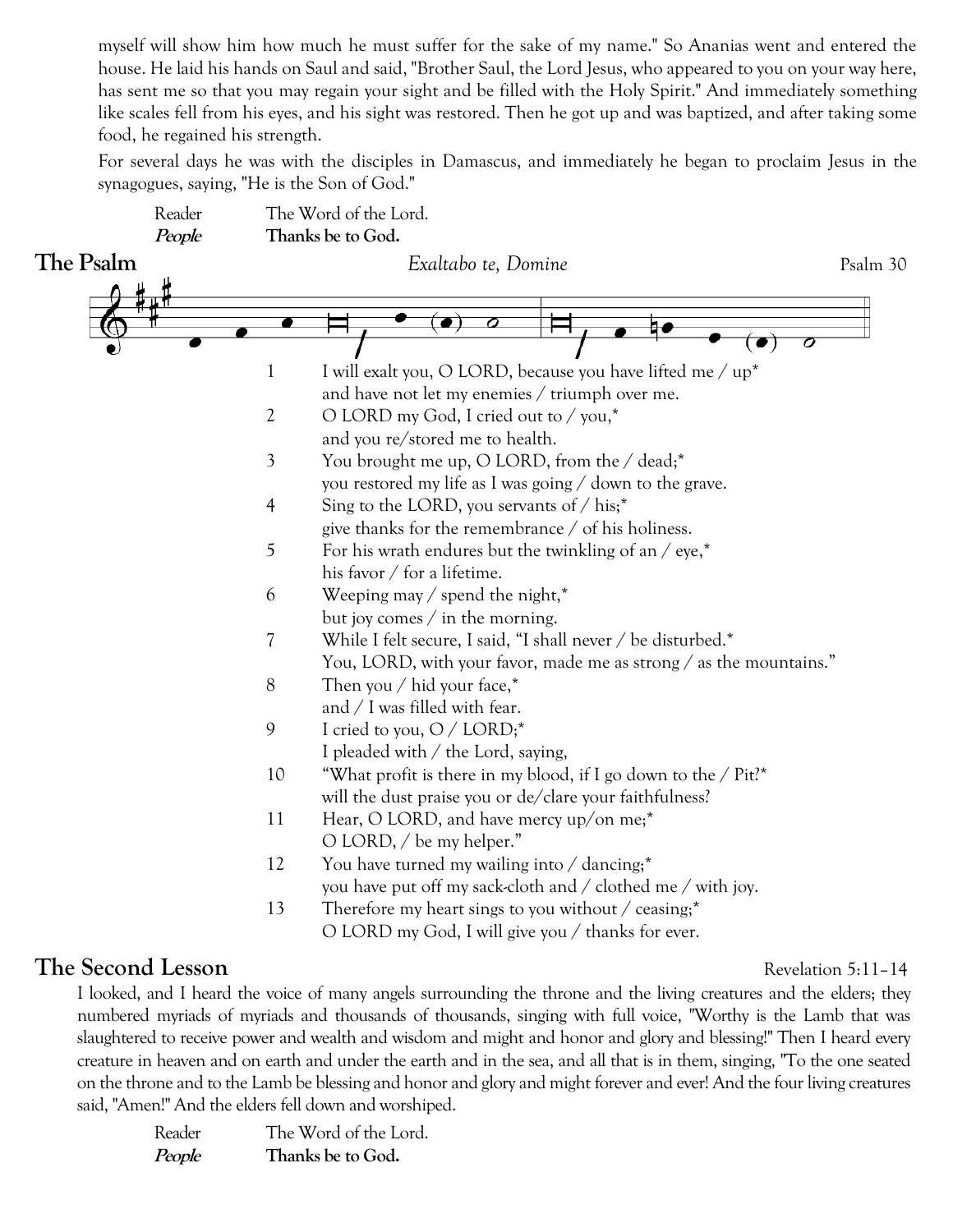# *Please stand as you are able*

### **The Gospel** John 21:1–19

Celebrant The Holy Gospel of our Savior Jesus Christ according to John.

**People Glory to you, Lord Christ.** 

Jesus showed himself again to the disciples by the Sea of Tiberias; and he showed himself in this way. Gathered there together were Simon Peter, Thomas called the Twin, Nathanael of Cana in Galilee, the sons of Zebedee, and two others of his disciples. Simon Peter said to them, "I am going fishing." They said to him, "We will go with you." They went out and got into the boat, but that night they caught nothing.

Just after daybreak, Jesus stood on the beach; but the disciples did not know that it was Jesus. Jesus said to them, "Children, you have no fish, have you?" They answered him, "No." He said to them, "Cast the net to the right side of the boat, and you will find some." So they cast it, and now they were not able to haul it in because there were so many fish. That disciple whom Jesus loved said to Peter, "It is the Lord!" When Simon Peter heard that it was the Lord, he put on some clothes, for he was naked, and jumped into the sea. But the other disciples came in the boat, dragging the net full of fish, for they were not far from the land, only about a hundred yards off.

When they had gone ashore, they saw a charcoal fire there, with fish on it, and bread. Jesus said to them, "Bring some of the fish that you have just caught." So Simon Peter went aboard and hauled the net ashore, full of large fish, a hundred fifty-three of them; and though there were so many, the net was not torn. Jesus said to them, "Come and have breakfast." Now none of the disciples dared to ask him, "Who are you?" because they knew it was the Lord. Jesus came and took the bread and gave it to them, and did the same with the fish. This was now the third time that Jesus appeared to the disciples after he was raised from the dead.

When they had finished breakfast, Jesus said to Simon Peter, "Simon son of John, do you love me more than these?" He said to him, "Yes, Lord; you know that I love you." Jesus said to him, "Feed my lambs." A second time he said to him, "Simon son of John, do you love me?" He said to him, "Yes, Lord; you know that I love you." Jesus said to him, "Tend my sheep." He said to him the third time, "Simon son of John, do you love me?" Peter felt hurt because he said to him the third time, "Do you love me?" And he said to him, "Lord, you know everything; you know that I love you." Jesus said to him, "Feed my sheep. Very truly, I tell you, when you were younger, you used to fasten your own belt and to go wherever you wished. But when you grow old, you will stretch out your hands, and someone else will fasten a belt around you and take you where you do not wish to go." (He said this to indicate the kind of death by which he would glorify God.) After this he said to him, "Follow me."

Celebrant The Gospel of the Lord. **People Praise to you, Lord Christ.** 

*Please stand as you are able*

## **The Nicene Creed**

**We believe in one God, the Father, the Almighty, maker of heaven and earth, of all that is, seen and unseen. We believe in one Lord, Jesus Christ, the only Son of God, eternally begotten of the Father, God from God, Light from Light, true God from true God, begotten, not made, of one Being with the Father. Through him all things were made. For us and for our salvation he came down from heaven: by the power of the Holy Spirit he became incarnate from the Virgin Mary and was made man. For our sake he was crucified under Pontius Pilate; he suffered death and was buried. On the third day he rose again in accordance with the Scriptures; he ascended into heaven and is seated at the right hand of the Father. He will come again in glory to judge the living and the dead, and his kingdom will have no end. We believe in the Holy Spirit, the Lord, the giver of life, who proceeds from the Father and the Son. With the Father and the Son he is worshiped and glorified. He has spoken through the Prophets. We believe in one holy catholic and apostolic Church. We acknowledge one baptism for the forgiveness of sins. We look for the resurrection of the dead, and the life of the world to come. Amen.**

**The Sermon CONSERVERGE THE REV. JONATHAN W. Evans**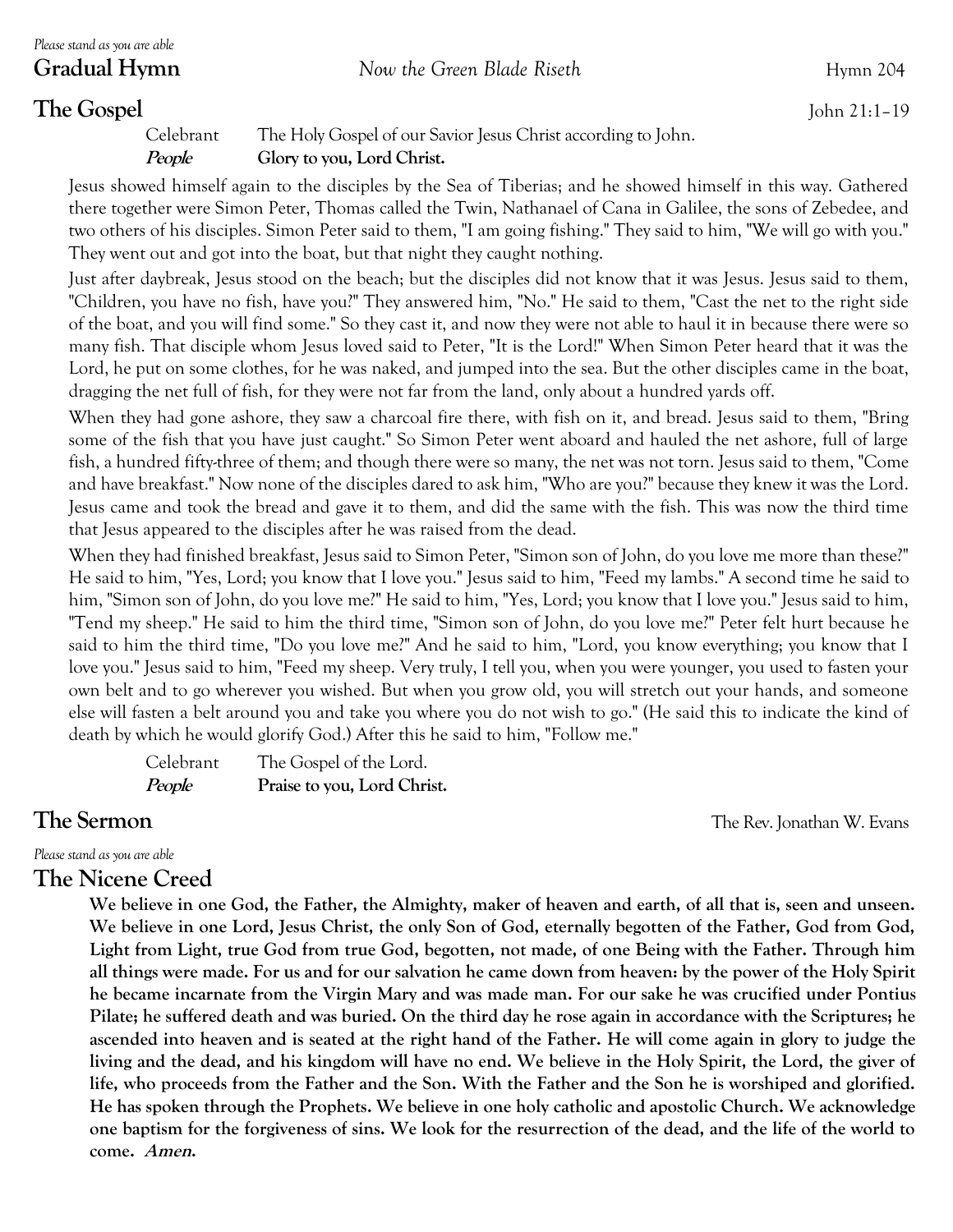*Please Stand, Knee,or Sit Reverently*

### **The Prayers of the People**

*The Leader and People pray responsively*

In peace, we pray to you, Lord God.

*Silence*

For all people in their daily life and work;

**For our families, friends, and neighbors, and for those who are alone.**

For this community, the nation, and the world;

**For all who work for justice, freedom, and peace.**

For the just and proper use of your creation;

**For the victims of hunger, fear, injustice, and oppression.**

For all who are in danger, sorrow, or any kind of trouble;

**For those who minister to the sick, the friendless, and the needy.**

For the peace and unity of the Church of God;

### **For all who proclaim the Gospel, and all who seek the Truth.**

For Michael our Presiding Bishop, Dabney our Bishop, Douglas our Bishop Coadjutor Elect; and for all bishops and other ministers.

### **For all who serve God in his Church.**

For the special needs and concerns of this congregation.

*Silence*

*The People may add their own petitions*

Hear us, Lord;

### **For your mercy is great.**

We thank you, Lord, for all the blessings of this life.

*Silence*

*The People may add their own thanksgivings*

We will exalt you, O God our King;

### **And praise your Name for ever and ever.**

We pray for all who have died, that they may have a place in your eternal kingdom.

*Silence*

*The People may add their own petitions*

Lord, let your loving-kindness be upon them;

**Who put their trust in you.**

*Silence*

### **Concluding Collect**

O Lord our God, accept the fervent prayers of your people; in the multitude of your mercies, look with compassion upon us and all who turn to you for help; for you are gracious, O lover of souls, and to you we give glory, Father, Son, and Holy Spirit, now and forever. **Amen.**

*Please stand as you are able.*

### **The Peace**

Celebrant The peace of the Lord be always with you. **People And also with you.**

## **The Holy Communion**

### **Offertory Sentence**

Ascribe to the Lord the honor due his Name; bring offerings and come into his courts.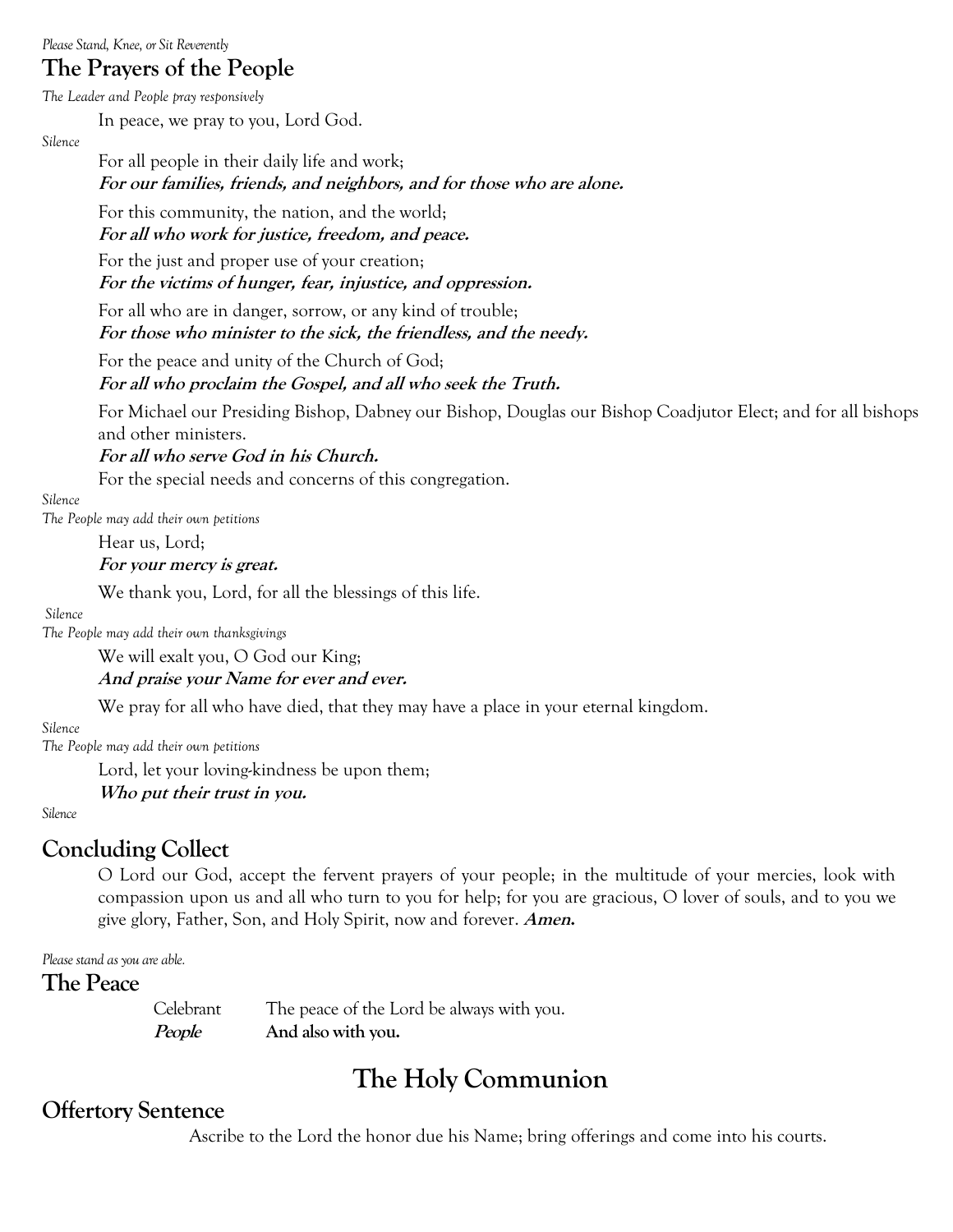**During the Offering** 5:00 pm O Praise and Honor to Our King Max Reger

10:00 am **O God Beyond All Praising and Arrest Arreland Arreland Arreland Arreland Arreland Arreland Arreland Arreland Arreland Arreland Arreland Arreland Arreland Arreland Arreland Arreland Arreland Arreland Arreland Arre** St. Monica's Summer Choir

*Please stand as you are able.*

### **Offertory Hymn** *Your Name We Bless, O Risen Lord* Hymn 205

( stanzas 4 and 5 )

**Your Name we bless, O risen Lord, and sing today with one accord the life laid down, the life restored: Alleluia, alleluia, alleluia! To God the Father, God the Son, to God the Spirit, always One, we sing for life in us begun: Alleluia, alleluia, alleluia!**

### **The Great Thanksgiving** Eucharistic Prayer B

| Celebrant     | The Lord be with you.                      |
|---------------|--------------------------------------------|
| People        | And also with you.                         |
| Celebrant     | Lift up your hearts.                       |
| People        | We lift them to the Lord.                  |
| Celebrant     | Let us give thanks to the Lord our God.    |
| <i>People</i> | It is right to give him thanks and praise. |

### *The Celebrant continues*:

It is right, and a good and joyful thing, always and everywhere to give thanks to you, Father Almighty, Creator of heaven and earth.

But chiefly are we bound to praise you for the glorious resurrection of your Son Jesus Christ our Lord; for he is the true Paschal Lamb, who was sacrificed for us, and has taken away the sin of the world. By his death, he has destroyed death, and by his rising to life again he has won for us everlasting life.

Therefore we praise you, joining our voices with Angels and Archangels and with all the company of heaven, who for ever sing this hymn to proclaim the glory of your Name:

### **Sanctus** *Holy, Holy, Holy* – William Mathias S–128

### **Holy, holy, holy Lord, God of power and might, heaven and earth are full of your glory. Hosanna in the highest. Blessed is he who comes in the name of the Lord. Hosanna in the highest.**

### *Please stand or kneel as the Celebrant continues:*

We give thanks to you, O God, for the goodness and love which you have made known to us in creation; in the calling of Israel to be your people; in your Word spoken through the prophets; and above all in the Word made flesh, Jesus, your Son. For in these last days you sent him to be incarnate from the Virgin Mary, to be the Savior and Redeemer of the world. In him, you have delivered us from evil, and made us worthy to stand before you. In him, you have brought us out of error into truth, out of sin into righteousness, out of death into life.

On the night before he died for us, our Lord Jesus Christ took bread; and when he had given thanks to you, he broke it, and gave it to his disciples, and said, "Take, eat: This is my Body, which is given for you. Do this for the remembrance of me."

After supper he took the cup of wine; and when he had given thanks, he gave it to them, and said, "Drink this, all of you: This is my Blood of the new Covenant, which is shed for you and for many for the forgiveness of sins. Whenever you drink it, do this for the remembrance of me." Therefore, according to his command, O Father,

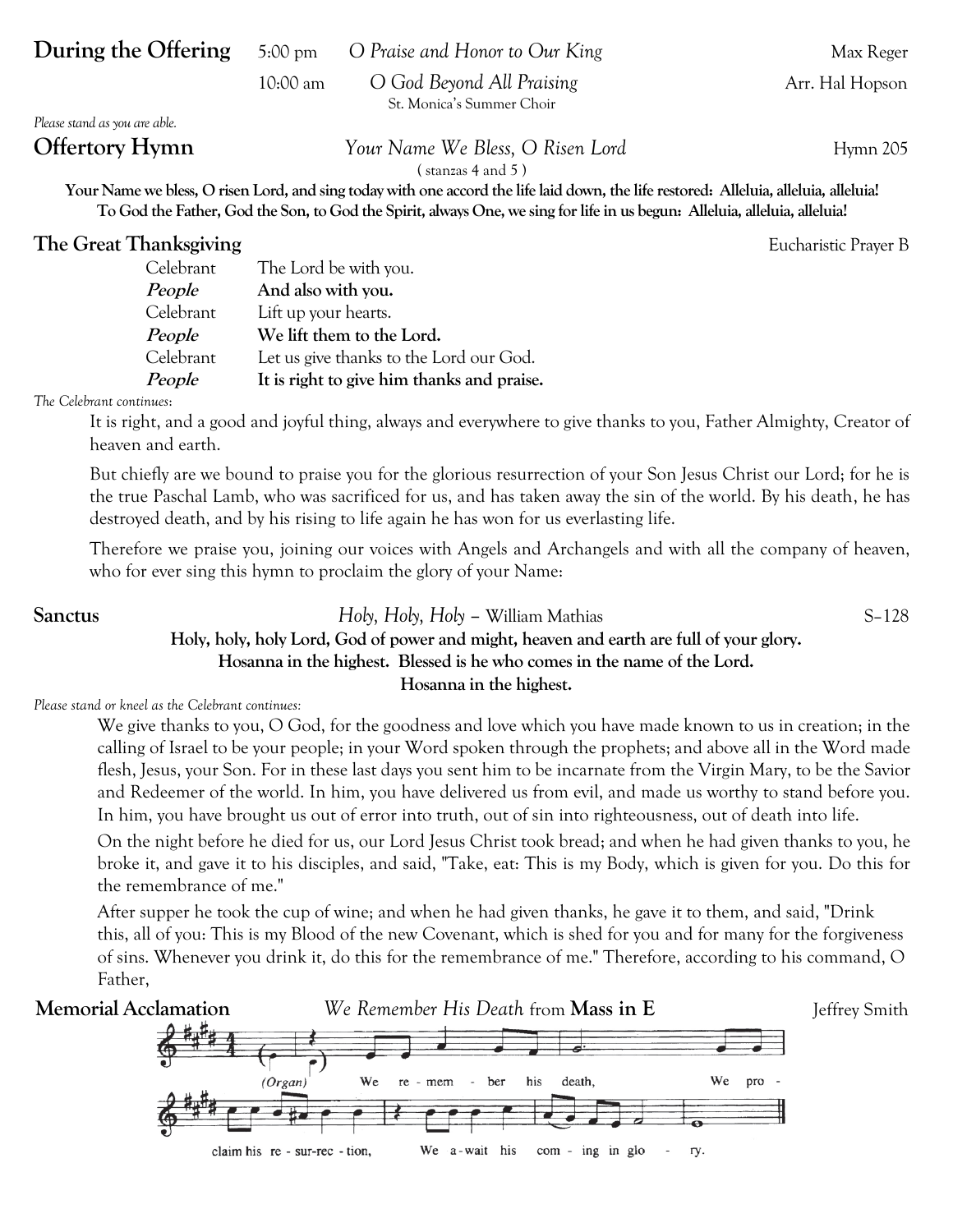And we offer our sacrifice of praise and thanksgiving to you, O Lord of all; presenting to you, from your creation, this bread and this wine. We pray you, gracious God, to send your Holy Spirit upon these gifts that they may be the Sacrament of the Body of Christ and his Blood of the new Covenant. Unite us to your Son in his sacrifice, that we may be acceptable through him, being sanctified by the Holy Spirit. In the fullness of time, put all things in subjection under your Christ, and bring us to that heavenly country where, with Monica and all your saints, we may enter the everlasting heritage of your sons and daughters; through Jesus Christ our Lord, the firstborn of all creation, the head of the Church, and the author of our salvation. By him, and with him, and in him, in the unity of the Holy Spirit all honor and glory is yours, Almighty Father, now and for ever.



### **The Lord's Prayer**

As our Savior Christ has taught us, we now pray,

Our Father in heaven, hallowed be your Name, your kingdom come, your will be done, on earth as in heaven. Give us today our daily bread. Forgive us our sins as we forgive those who sin against us. Save us from the time of trial, and deliver us from evil. For the kingdom, the power, and the glory are yours, now and for ever. **Amen.**

### **The Breaking of the Bread**

| <b>Fraction Anthem</b>  |                                             | Alleluia! Christ Our Passover - Gerald Near                                                                                                                                                                            | $S-155$           |
|-------------------------|---------------------------------------------|------------------------------------------------------------------------------------------------------------------------------------------------------------------------------------------------------------------------|-------------------|
|                         |                                             | You are invited and encouraged to come to God's table. The communion bread is received on an outstretched palm.<br>If you wish to receive a blessing instead of the sacrament, please cross your arms over your chest. |                   |
|                         |                                             | Following the Bishop's direction, if you desire to instinct the bread, the server will do it for you.<br>Otherwise, you may drink from the chalice.                                                                    |                   |
| <b>Communion Anthem</b> | $10:00$ am                                  | Alleluia! Christ Is Risen<br>St. Monica's Summer Choir                                                                                                                                                                 | Arr. James Kirkby |
| <b>Communion Hymn</b>   | Come, Risen Lord, and Deign to Be Our Guest |                                                                                                                                                                                                                        | <b>Hymn</b> 306   |
| Please Stand            |                                             |                                                                                                                                                                                                                        |                   |

**Prayer of Thanksgiving**

**Eternal God, heavenly Father, you have graciously accepted us as living members of your Son our Savior Jesus Christ, and you have fed us with spiritual food in the Sacrament of his Body and Blood. Send us now into the world in peace, and grant us strength and courage to love and serve you with gladness and singleness of heart; through Christ our Lord. Amen** 

### **The Blessing**

|                    | Response: | Amen.                                                      |              |  |  |
|--------------------|-----------|------------------------------------------------------------|--------------|--|--|
| The Dismissal      |           |                                                            |              |  |  |
|                    | Celebrant | Let us go forth in the name of Christ, alleluia, alleluia. |              |  |  |
|                    | People    | Thanks be to God, alleluia, alleluia.                      |              |  |  |
| Hymn in Procession |           | Ye Servants of God, Your Master Proclaim                   | Hymn 535     |  |  |
| Voluntary          |           | Processional in G Major                                    | John Stanley |  |  |